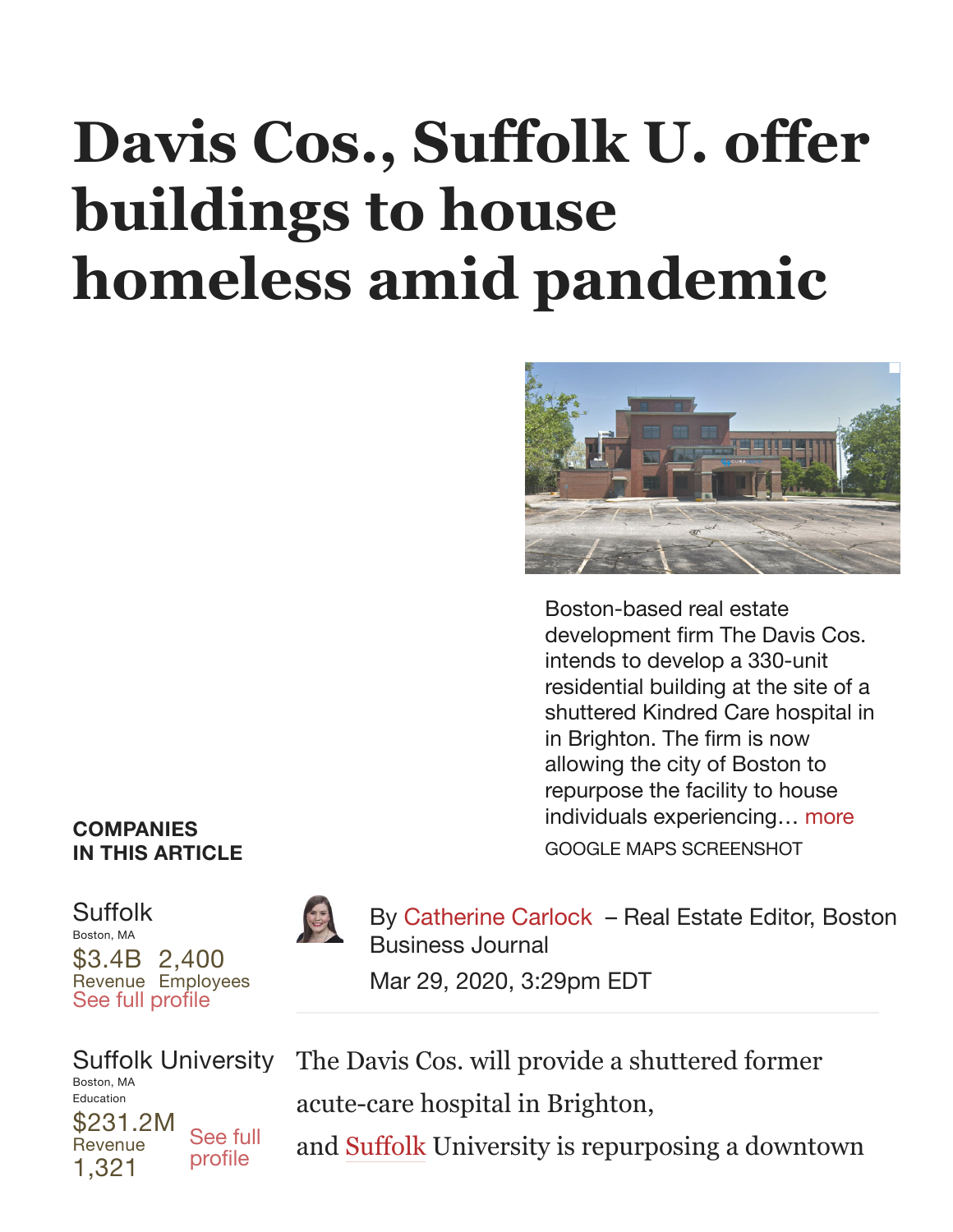## [Employees](https://www.bizjournals.com/profile/company/org_ch_4b6d5725d4341b8f1a186739bd737ea3?iana=comcard_seefull) The D… [\\$25.2M](https://www.bizjournals.com/profile/company/org_ch_ec4c26d434e0ea68b1e954bd200db9ca?iana=comcard_seefull) **Revenue** 99 Employees Boston, MA Real Estate See full profile

dormitory, in efforts to help the city of Boston battle the coronavirus pandemic among its homeless population.

According to a city press release on Sunday, Boston-based real estate firm The Davis Cos. will allow the city access to 1515 Commonwealth Ave., a shuttered former Kindred Care hospital in Brighton where the firm has proposed a 330-unit residential building. The former hospital will provide 70 beds "that will be ready to open within days, " the city said. The Boston Public Health Commission and the Boston Health Care for the Homeless program will operate the facility.

"As the full magnitude of the COVID-19 crisis became clear, we knew we needed to help in some way, " said Stephen Davis, managing director of development for The Davis Cos., in a statement "Concerned that the crisis posed a significant challenge to the city's hospital infrastructure, we began identifying assets we own that might be of service. This nearly 60,000 square foot former hospital facility was sitting idle as we prepared to redevelop the site and represented an opportunity to help. We are fortunate to live and work in a City where strong leadership enables quick action to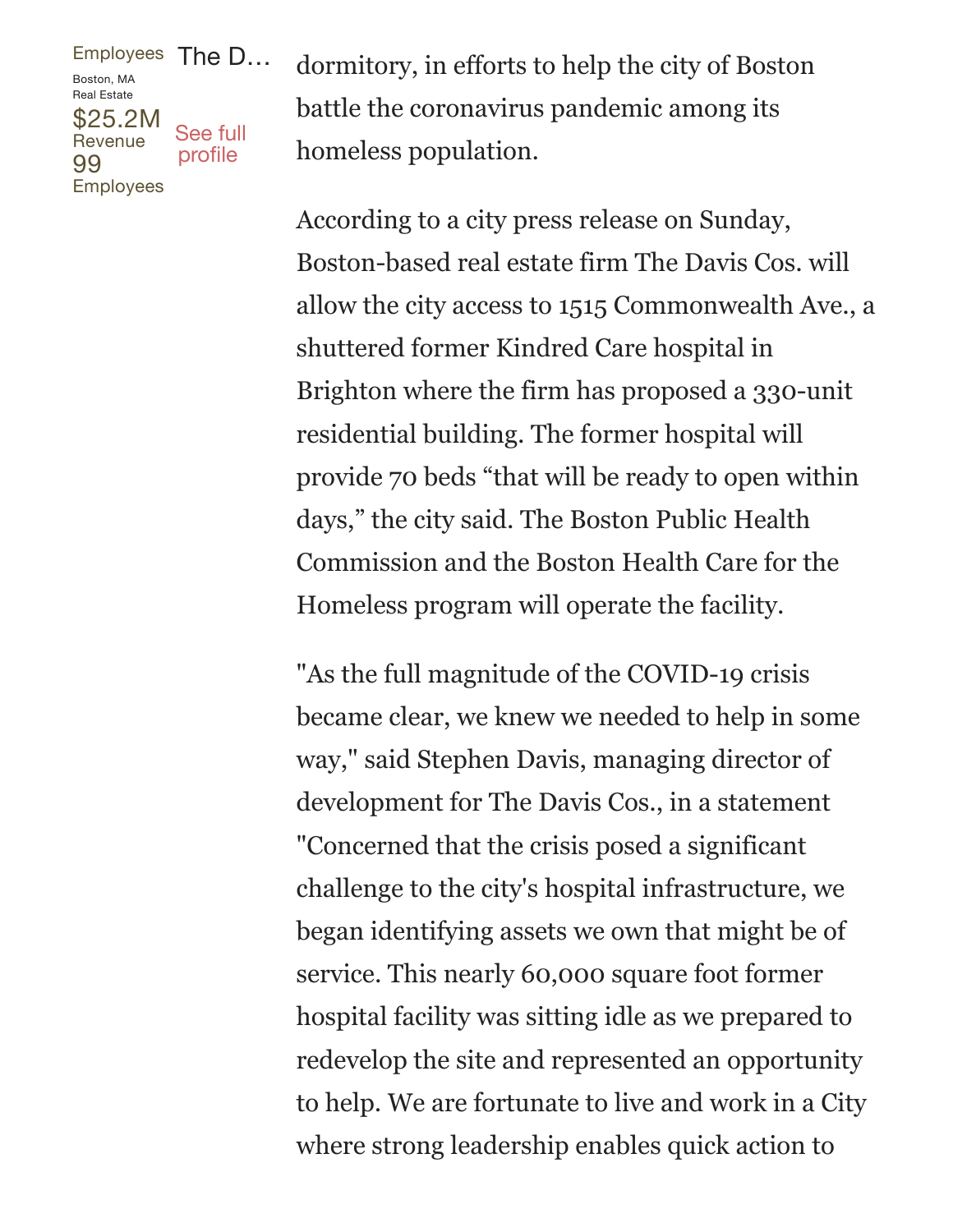protect this high-risk population during such an unprecedented time."

Meanwhile, Suffolk's Nathan R. Miller Residence Hall at 10 Somerset St. will provide 172 beds, "helping reduce congestion and increase social distancing in existing shelters in Boston." Pine Street Inn and the Boston Public Health Commission will manage the facility.

"Mayor Walsh has been clear that the precautions and preparations the city, its institutions, and its residents take now will be critical to successfully responding to the crisis, " said Suffolk University President Marisa Kelly in a statement. "We commend him for his leadership, and we stand ready to help in any way. Boston is our home, and the University takes very seriously its responsibility to be a good citizen at a time when we are all being called upon to pitch in and help."

Newton Pavilion, a former Boston Medical Center hospital building at 88 E. Newton St., will also be reopened to meet coronavirus-related needs for the region's homeless population.

The city and Boston-based Suffolk Construction have also built a 38-bed isolation and quarantine